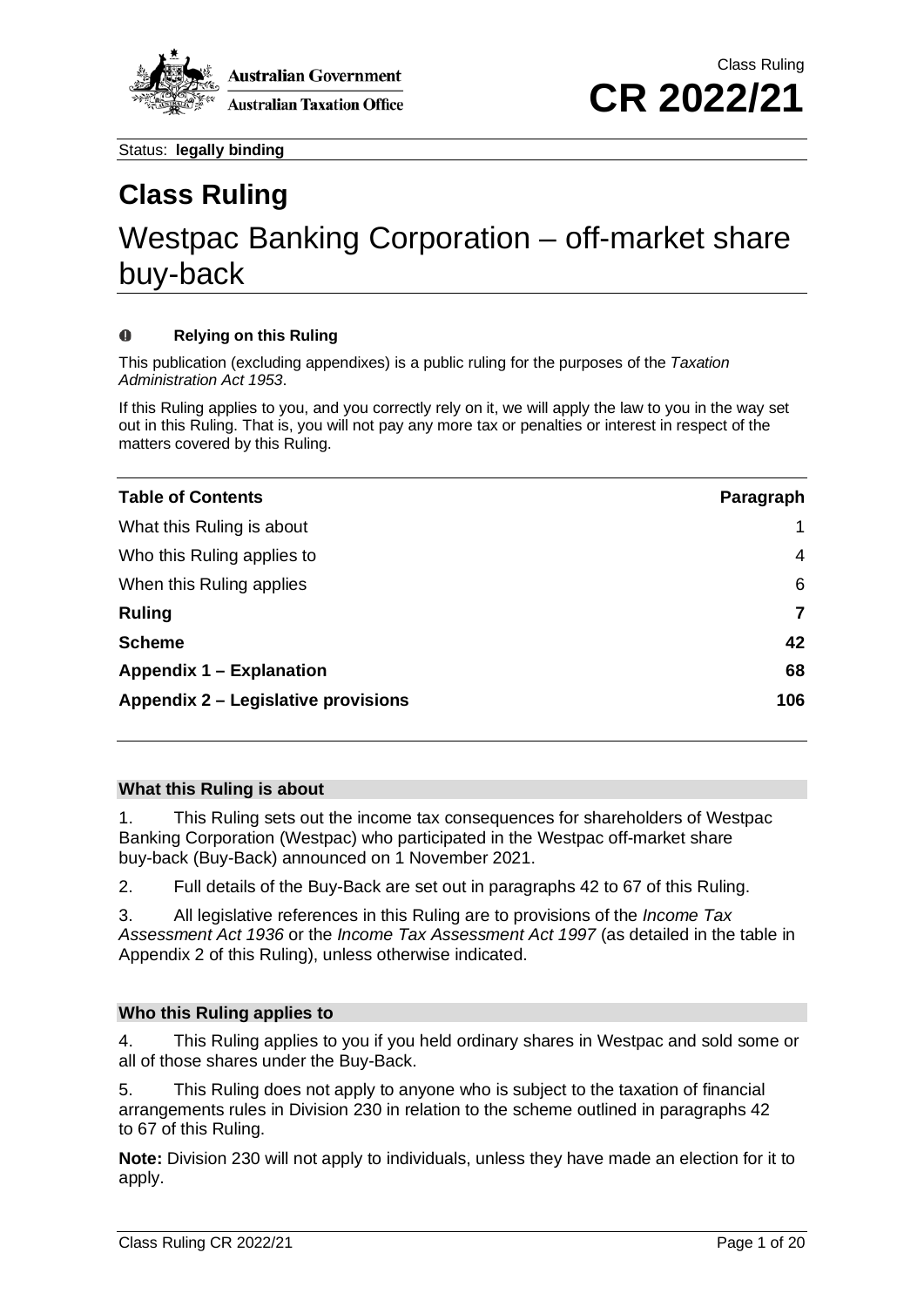#### **When this Ruling applies**

<span id="page-1-0"></span>6. This Ruling applies from 1 July 2021 to 30 June 2022.

# **Ruling**

#### **Off-market share buy-back**

<span id="page-1-1"></span>7. The Buy-Back is an off-market purchase for the purposes of section 159GZZZK.

# **The Dividend Component**

8. You are taken to have been paid a dividend of \$9.56 (Dividend Component) on 14 February 2022 for each Westpac share you sold in the Buy-Back (section 159GZZZP).

9. The Dividend Component is a frankable distribution pursuant to section 202-40 and is capable of being franked in accordance with section 202-5.

10. The difference between the Buy-Back price of \$20.90 (Buy-Back Price) and the Dividend Component (Capital Component) is not taken to be a dividend (subsection 159GZZZP(2)).

#### **Assessability of the Dividend Component and tax offset**

#### *Direct distributions*

11. If you are a resident individual, a resident corporate tax entity or the trustee of a resident complying superannuation fund who participated in the Buy-Back, then your assessable income for the income year in which the Buy-Back occurred includes:

- the Dividend Component of \$9.56 per Westpac share, and
- subject to the 'qualified person' rules (see paragraph 35 of this Ruling), the amount of franking credits attached to the Dividend Component (subsections 44(1) and 207-20(1)).

12. You will be entitled to a tax offset equal to the amount of the franking credits attached to the Dividend Component, subject to the qualified person rules (subsection 207-20(2)).

#### *Partnerships*

13. If you are a partnership, your assessable income in the income year in which the Buy-Back occurred for the purposes of calculating the net income of the partnership includes:

- the Dividend Component per Westpac share (subsection 44(1) and section 90), and
- subject to the qualified person rules, the amount of franking credits attached to the Dividend Component (subsection 207-35(1) and section 90).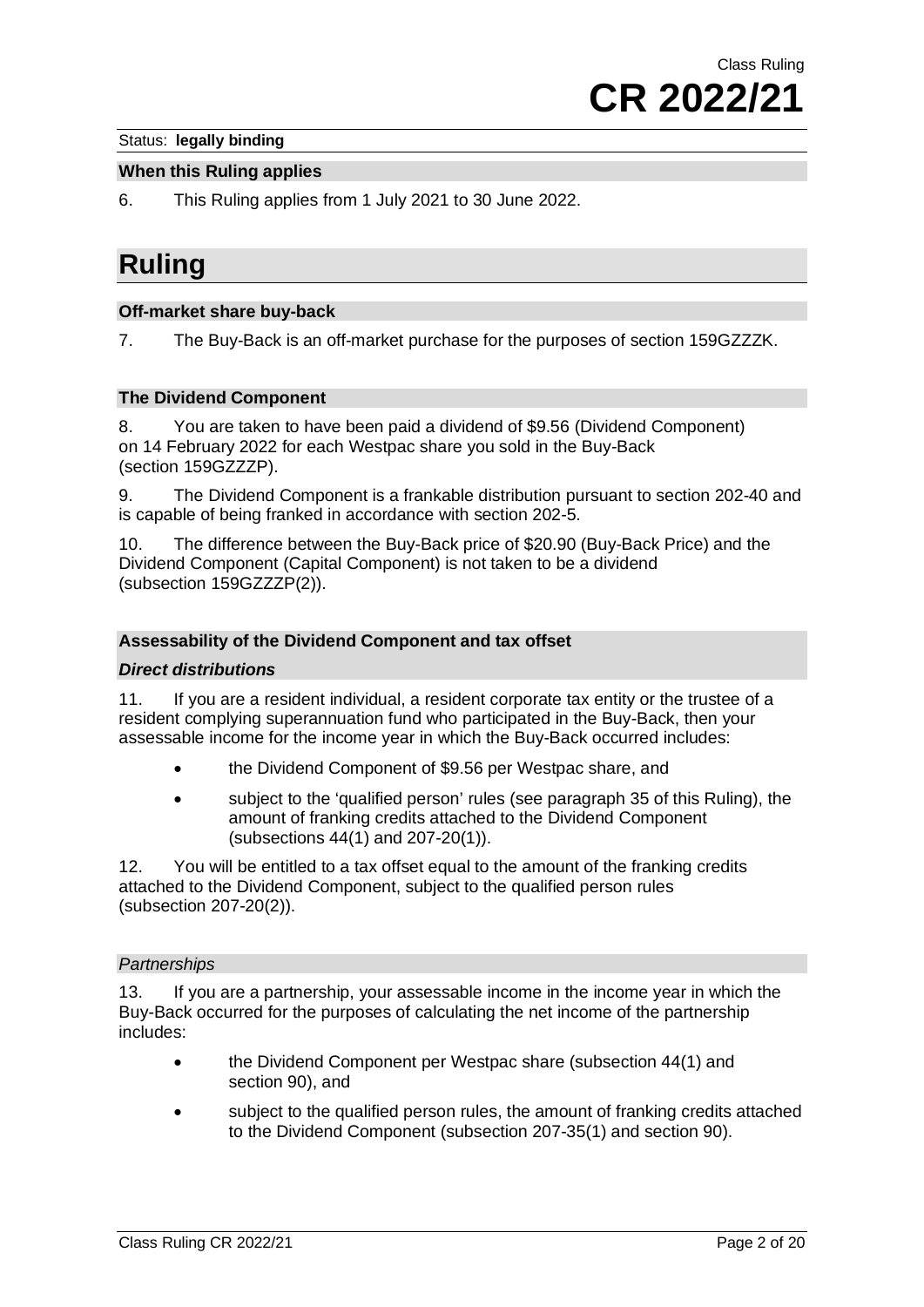#### *Trusts*

14. If you are the trustee of a trust, your assessable income in the income year in which the Buy-Back occurred for the purposes of calculating the net income of the trust includes:

- the Dividend Component per Westpac share (subsections 44(1) and 95(1)), and
- subject to the qualified person rules, the amount of franking credits attached to the Dividend Component (subsections 207-35(1) and 95(1)).

#### *Indirect distributions*

#### *Partners and beneficiaries*

15. If you are a partner of a partnership or a beneficiary of a trust in which the trustee participated in the Buy-Back and a franked distribution flowed indirectly (within the meaning of Subdivision 207-B) to you, subsections 207-35(3) to (6) set out the circumstances in which you are required to gross up your assessable income for your share of the franking credit on the franked distribution.

16. Where the franked distribution flows indirectly through a trust or partnership to you and you are a resident individual, a resident corporate tax entity (at the time the distribution flows indirectly to it) or a trustee mentioned in paragraphs 207-45(c) or (d), you will (subject to the qualified person rules) be entitled to a tax offset equal to your share of the franking credit on the franked distribution (section 207-45).

#### *Refundable tax offset*

17. The franking credit tax offset is subject to the refundable tax offset rules in Division 67 (subsection 67-25(1)). However, certain trustees and corporate tax entities are excluded from the refundable tax offset rules (subsections 67-25(1A) to (1D)).

#### *Non-resident shareholders*

#### *Dividends attributable to a permanent establishment in Australia*

18. If you are a non-resident shareholder and the Dividend Component is attributable to a permanent establishment in Australia, then your assessable income for the income year in which the Buy-Back occurred includes:

- the Dividend Component per Westpac share (paragraphs 44(1)(b) and (c)), and
- subject to the qualified person rules, the amount of franking credits attached to the Dividend Component (subsections 44(1), 207-20(1) and 207-75(2)).

19. You will be entitled to a tax offset equal to the amount of the franking credits attached to the Dividend Component, subject to the qualified person rules (subsection 207-20(2)). However, the franking credit tax offset is not refundable under the refundable tax offset rules (subsection 67-25(1DA)).

20. As you include the Dividend Component in your assessable income, you are not liable to pay Australian withholding tax in respect of the Dividend Component (subsection 128B(3E)).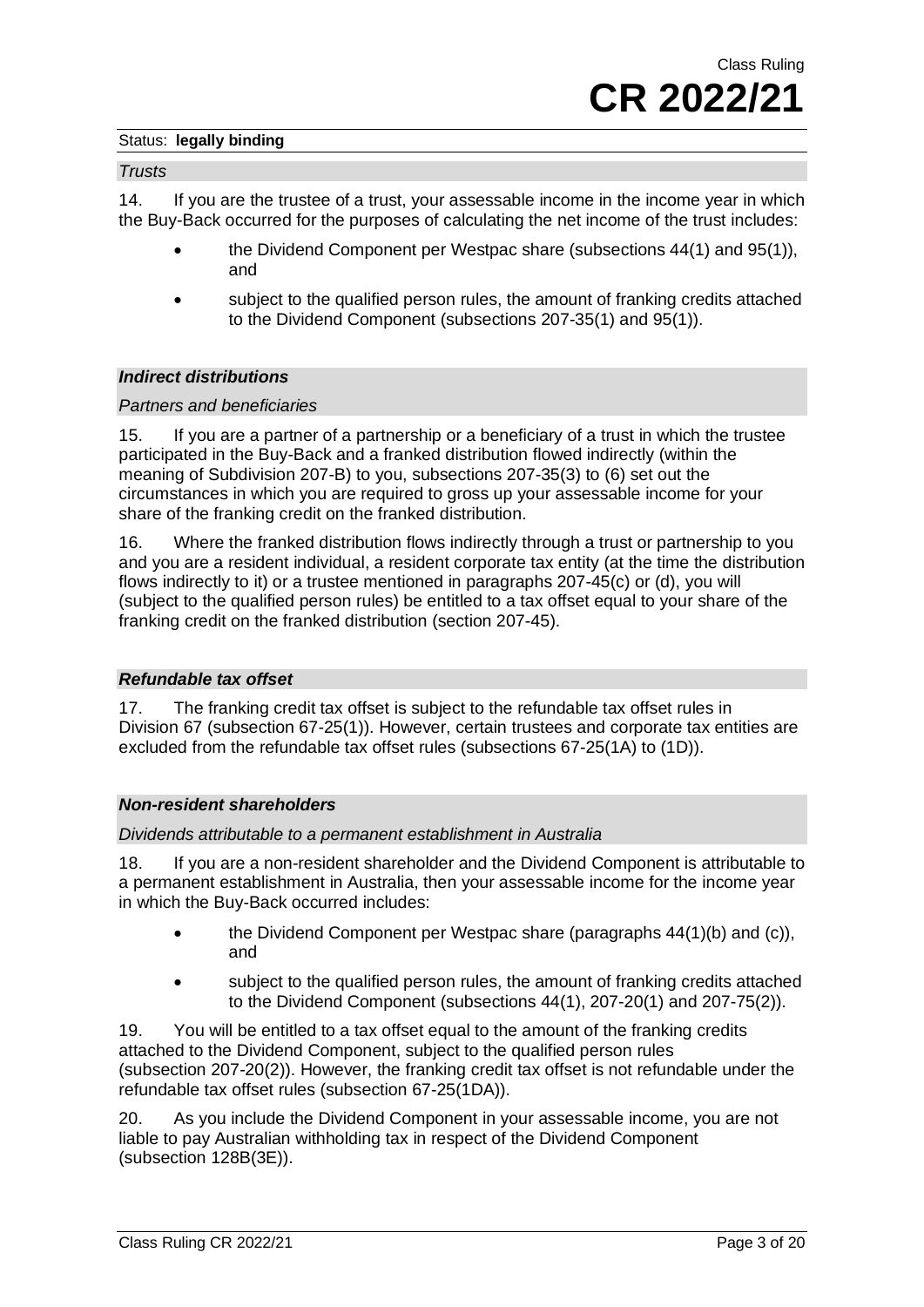### *Dividends not attributable to a permanent establishment in Australia*

21. If you are a non-resident shareholder and the Dividend Component is not attributable to a permanent establishment in Australia, then you do not include the Dividend Component in your assessable income (section 128D). You do not include the amount of the franking credits attached to the Dividend Component in your assessable income and you are not entitled to a tax offset for the franking credits attached to the Dividend Component (sections 207-20 and 207-70).

22. You are not liable to Australian withholding tax in respect of the Dividend Component because it is fully franked (paragraph 128B(3)(ga)).

#### **Sale consideration**

23. You are taken to have received \$14.58 (Sale Consideration) for each Westpac share you sold in the Buy-Back on 14 February 2022 (section 159GZZZQ), unless you are a corporate tax entity to which subsections 159GZZZQ(8) and (9) apply.

#### *Capital gains tax consequences*

24. CGT event A1 happened to you on 14 February 2022 when you disposed of each of your Westpac shares to Westpac in the Buy-Back (section 104-10).

25. The Sale Consideration of \$14.58 per Westpac share represents the capital proceeds for capital gains tax purposes you received for each Westpac share (subsection 116-20(1)).

26. If you did not hold your Westpac shares through a partnership, you made a capital gain on each Westpac share if the Sale Consideration was more than the Westpac share's cost base. The amount of the capital gain is the difference between the Sale Consideration and the Westpac share's cost base. Alternatively, you made a capital loss if the Sale Consideration was less than the Westpac share's reduced cost base (subsection 104-10(4)). The amount of the capital loss is the difference between the Sale Consideration and the Westpac share's cost base.

27. Where you made a capital gain, you can treat the capital gain as a 'discounted capital gain' if you acquired your Westpac shares on or before 13 February 2021 and the other conditions of Subdivision 115-A are met.

28. If you held the Westpac shares through a partnership, any capital gain or capital loss will be made by the partners individually (subsection 106-5(2)). Each partner in a partnership has a separate cost base and reduced cost base for the partner's interest in each Westpac share sold in the Buy-Back by the partnership. The partnership would allocate to you an appropriate share of the Sale Consideration which the partnership received for the sale of Westpac shares in the Buy-Back.

## *Shares acquired before 20 September 1985*

29. If you acquired your Westpac shares before 20 September 1985 and your Westpac shares continue to be treated as acquired before that date, or you are otherwise taken to have acquired your Westpac shares before that date, you disregard any capital gain or capital loss you made from the disposal of the Westpac shares (subsection 104-10(5)). CGT event K6 under section 104-230 does not apply due to the exemption at paragraph 104-230(9)(a).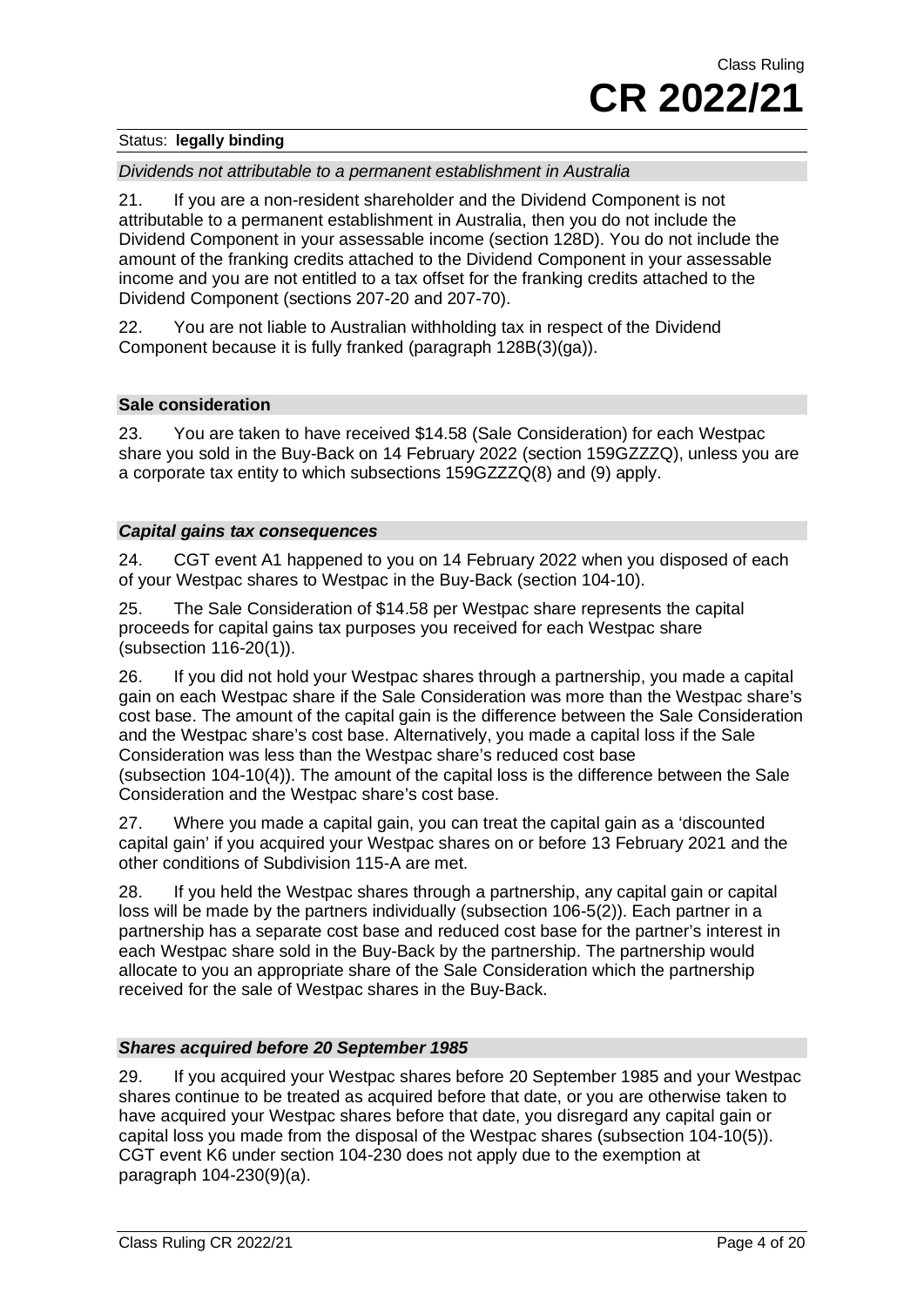#### *Shares held as trading stock*

30. If you held your Westpac shares as trading stock (as defined in subsection 995-1(1)) and sold them in the Buy-Back in the ordinary course of your business, the Sale Consideration of \$14.58 you received per Westpac share (which may be adjusted under subsection 159GZZZQ(8) if you are a corporate tax entity) is included in your assessable income (subsection 70-80(1)).

31. While CGT event A1 also happened when you sold your Westpac shares in the Buy-Back, any capital gain or capital loss made as a result of selling the Westpac shares you held as trading stock, or if you are a partner in a partnership, the Westpac shares that the partnership held as trading stock, will be disregarded (section 118-25).

#### *Shares held on revenue account*

32. If you held your Westpac shares as revenue assets (as defined in section 977-50), and they were not trading stock, the amount by which the Sale Consideration (which may be adjusted under subsection 159GZZZQ(8) if you are a corporate tax entity) exceeds the cost of each Westpac share is included in your assessable income (section 6-5). Correspondingly, if the cost of each Westpac share exceeds the Sale Consideration, the difference is an allowable deduction (section 8-1).

33. CGT event A1 also happened when you sold your Westpac shares in the Buy-Back. Where you made a capital gain as a result of selling your Westpac shares in the Buy-Back, you reduce the amount of the capital gain by the amount you otherwise include in your assessable income (section 118-20). The capital gain is reduced to zero if it does not exceed the amount otherwise included in assessable income (subsection 118-20(2)). If the capital gain exceeds the amount otherwise included in assessable income, the capital gain will be reduced by the amount otherwise included in assessable income (subsection 118-20(3)). There is a similar reduction if you are a partner in a partnership (paragraphs 118-20(1)(b) and (2)(b), and subsection 118-20(3)).

#### *Foreign-resident shareholders – capital gains tax consequences*

34. If you were a foreign-resident shareholder when you sold your Westpac shares under the Buy-Back, you will only have CGT consequences if the Westpac shares you sold in the Buy-Back are 'taxable Australian property' (section 855-10).

#### **Qualified persons**

35. You will satisfy the qualified person rules in relation to the Dividend Component for the purposes of paragraphs 207-145(1)(a) and 207-150(1)(a) (which refers to Division 1A of former Part IIIAA) if:

- you acquired your Westpac shares which you sold in the Buy-Back on or before 4 November 2021, and
- during the period you held your Westpac shares, you had sufficient risks of loss or opportunities for gain in respect of the Westpac shares (as defined in former section 160APHM), having regard to any positions you have taken in relation to your Westpac shares, for a continuous period of at least 45 days.

36. However, if you were, are, will be or are likely to be under an obligation to make a 'related payment' (as defined in former section 160APHN), in relation to the Dividend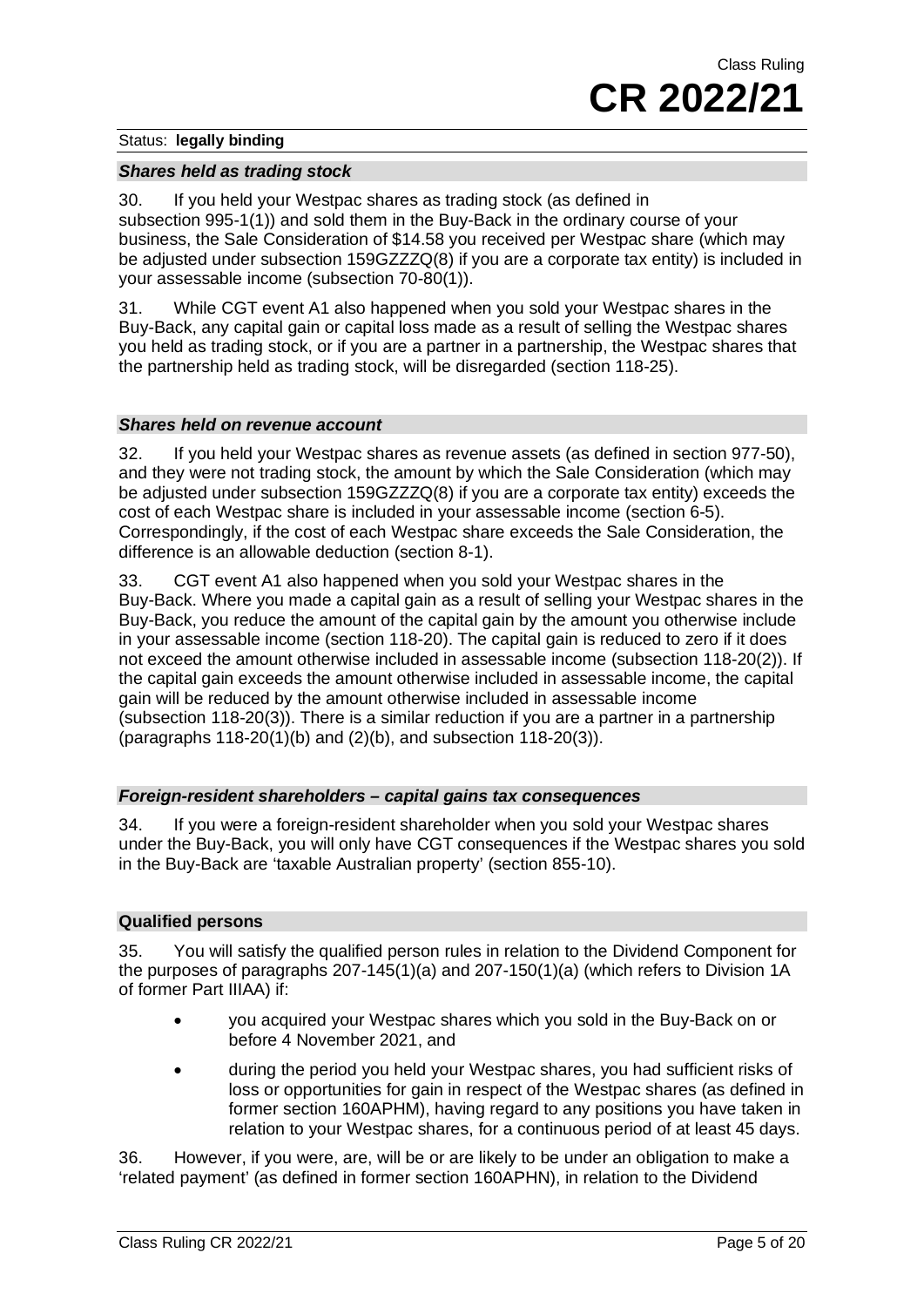Component, the 45 continuous days must be during the period 21 September 2021 to 20 December 2021 inclusive.

37. The announcement of the Buy-Back, the making of an invitation to shareholders to offer to sell their Westpac shares, the making of an offer by a shareholder to sell their Westpac shares to Westpac or your participation in the Buy-Back does not affect whether the Westpac shares bought back in the Buy-Back are held 'at risk' for the purposes of Division 1A of former Part IIIAA.

38. The 'last-in first-out' rule in former subsection 160APHI(4) has no effect for the purposes of the Buy-Back in respect of any additional Westpac shares you acquired on or after 5 November 2021, as these Westpac shares did not confer an entitlement to participate in the Buy-Back.

#### **The anti-avoidance provisions**

39. The Commissioner will not make a determination under subsections 45A(2) or 45B(3) that section 45C applies to the whole, or any part, of the Capital Component of the Buy-Back Price you received.

40. The Commissioner will not make a determination under paragraph 177EA(5)(b) to deny the whole, or any part, of the imputation benefits you received in relation to the Dividend Component of the Buy-Back Price.

41. The Commissioner will not make a determination under paragraph 204-30(3)(c) to deny the whole, or any part, of the imputation benefits you received in relation to the Dividend Component of the Buy-Back Price.

# **Scheme**

42. The following description of the scheme is based on information provided by the applicant. If the scheme is not carried out as described, this Ruling cannot be relied upon.

## **Westpac Banking Corporation**

43. Westpac is an Australian-resident public company listed on the Australian Securities Exchange (ASX) and an authorised deposit-taking institution for the purposes of the *Banking Act 1959*. Westpac is subject to prudential requirements as administered by the Australian Prudential Regulation Authority, including the maintenance of mandatory levels of Tier 1 Capital.

44. Westpac has generated capital growth through its annual operating performance. Additionally, as part of its portfolio simplification review, Westpac established a Specialist Business Division to manage (and exit) non-core businesses. Over the past few years, it has announced a number of divestments and the review of a number of other businesses is ongoing.

45. The financial statements of Westpac on a stand-alone basis as at 30 September 2021 disclosed total share capital of \$41.601 billion, reserves of \$2.148 billion and retained earnings of \$19.714 billion. Westpac had 3,668,591,808 ordinary shares on issue as at 30 September 2021.

46. Westpac's ordinary shareholders are a mix of individuals, companies, trustees and institutional investors, some of whom are non-residents. Where the shares were acquired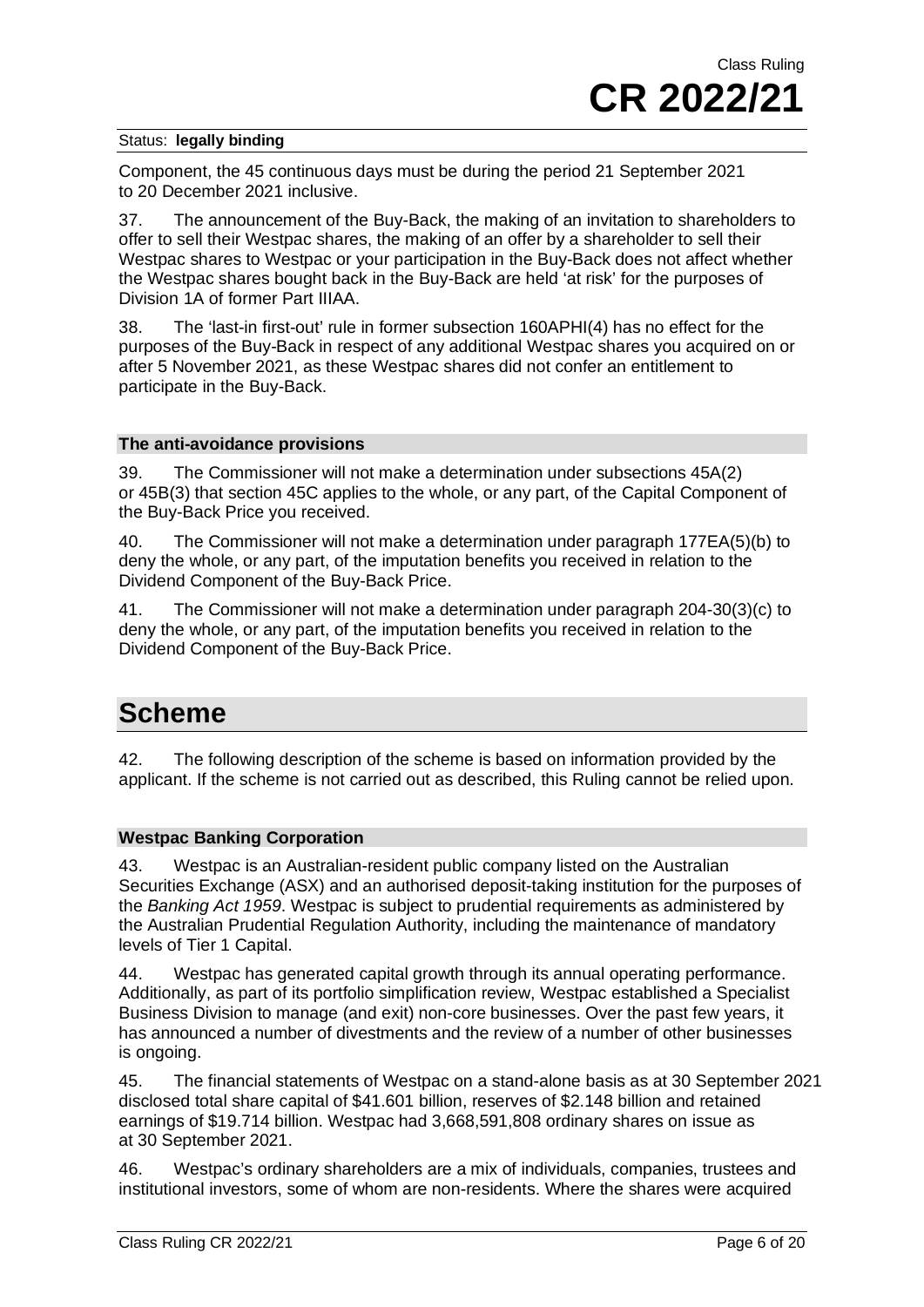before 20 September 1985, those shares are generally treated as pre-CGT shares in the hands of the shareholders. However, in specific circumstances, shares are taken to be acquired before or after that date.

47. Westpac does not expect the Buy-Back to impact Westpac's dividend settings and anticipates that it will continue to pay fully franked dividends for the foreseeable future.

48. Westpac's 2021 final ordinary dividend had an ex entitlement date of 5 November 2021 and a record date of 8 November 2021.

#### **Off-market share buy-back**

49. On 1 November 2021, Westpac first announced its intention to undertake the Buy-Back of its shares for up to \$3.5 billion (Original Announcement). Under the terms of the Buy-Back, Westpac reserved the right, in its complete discretion to buy back any number of Westpac shares or to not buy back any Westpac shares.

50. On 10 December 2021, Westpac announced amendments to the terms of the Buy-Back, including extending the closing date and changes to the discount range, following a fall in Westpac's share price (Supplementary Announcement).

51. The Buy-Back was conducted in accordance with a tender process and was open to all shareholders that held ordinary shares in Westpac on 8 November 2021, except for ordinary shares:

- acquired on an ex entitlement basis on or after 5 November 2021
- held by any 'Excluded Foreign Person', being any persons holding shares
	- − who Westpac would otherwise be prohibited, pursuant to any act, rule or regulation in any jurisdiction, from making payments, including any person who is (or who is acting on behalf of or for the account of a person who is) located in the United States of America (US), a 'US Person' as defined by Regulation S of the *Securities Act of 1933* of the US (including any agent, fiduciary or other intermediary acting on such person's behalf), or a resident of Canada, or
	- who resides, or who is acting on behalf of or for the account of a person who resides, in a jurisdiction other than Australia or New **Zealand**
- held as shares or share rights under a Westpac employee share scheme (but not including shares that were awarded under an employee share scheme and have since vested, and are freely tradeable)
- held as American Depository Receipts, or
- held by Directors and Group Executives as well as certain other management involved in the implementation of the Buy-Back.

52. Participation in the Buy-Back was voluntary and therefore eligible shareholders who did not wish to participate were not required to do anything. Non-participating eligible shareholders and ineligible shareholders did not receive any property, dividends or distribution by way of compensation.

53. The tender period opened on 17 November 2021 and closed on 11 February 2022.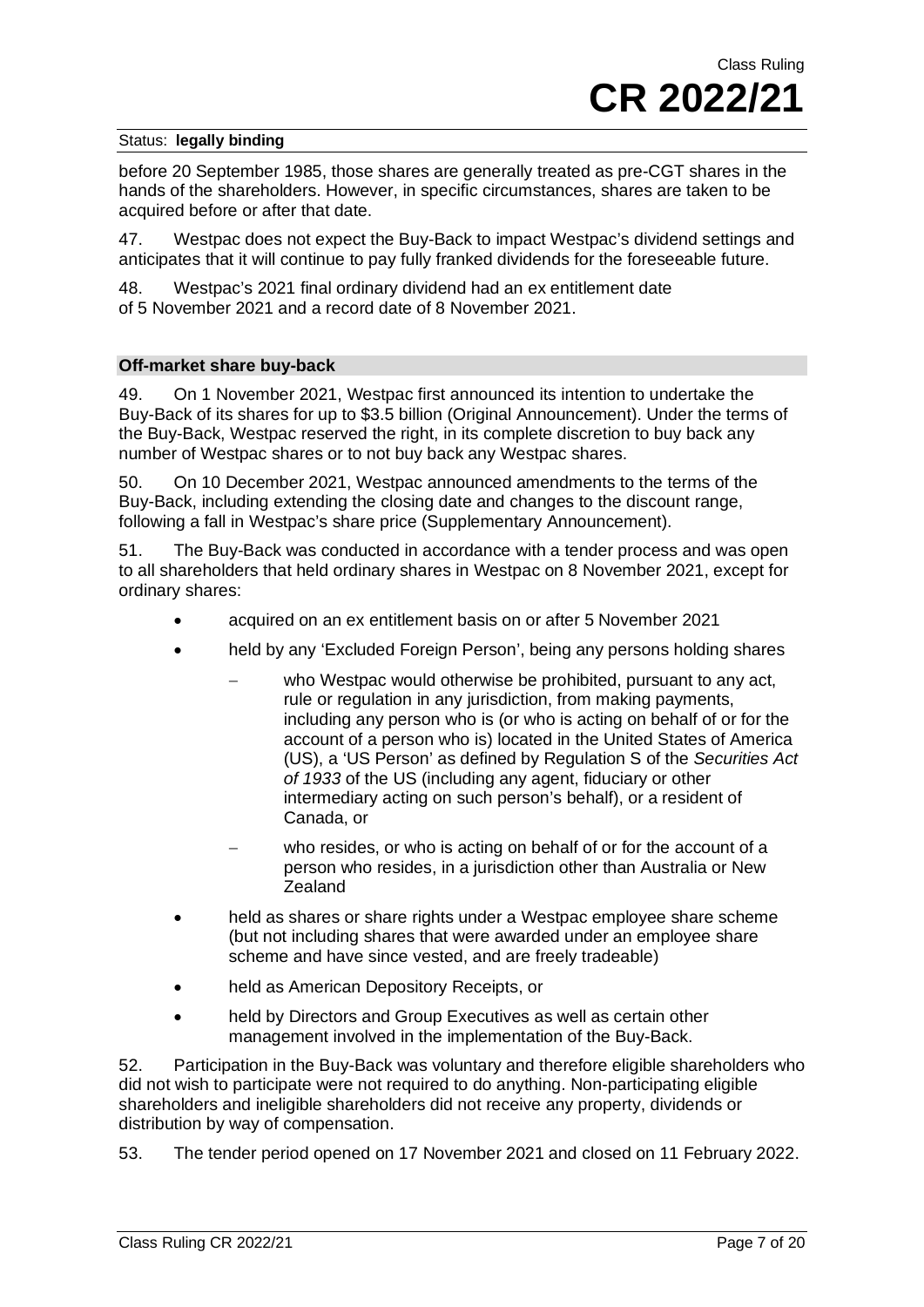54. Under the tender process as amended by the Supplementary Announcement, eligible shareholders could make an offer to sell some or all of their Westpac shares to Westpac:

- at a discount nominated by shareholders to the market price at percentages of between 0% to 10% inclusive, at 1% intervals (Discount), or
- by offering to sell their shares at the final Buy-Back price (Final Price Application) as determined by Westpac after the close of the tender period.

55. The market price means the volume-weighted average price (VWAP) of Westpac shares on the ASX over the five trading days up to and including the closing date of the tender period.

56. Eligible shareholders were also entitled to make their tender conditional on the Buy-Back Price being no less than a specified minimum share price (Minimum Price).

57. The Original Announcement included a discount range of 8% to 14%, at 1% intervals. Eligible shareholders who did not withdraw or amend their tendered applications at discounts of 11% to 14% had their applications treated as Final Price Applications for the purposes of any scale back.

58. The Buy-Back Price was subject to two overriding limits:

- Westpac would not buy back any shares at a discount greater than 14%, calculated by reference to the VWAP of Westpac shares on the ASX over the five trading days up to and including 11 February 2022, and
- the Buy-Back Price would not exceed the market value of a share worked out in accordance with Taxation Determination TD 2004/22 *Income tax: for Off-Market Share Buy-Backs of listed shares, whether the buy-back price is set by tender process or not, what is the market value of the share for the purposes of subsection 159GZZZQ(2) of the Income Tax Assessment Act 1936?*

59. If the total number of Westpac shares tendered at Discounts equal to or greater than the discount set by Westpac (Buy-Back Discount) and as Final Price Applications was more than the total number of shares that Westpac determined to buy back, a scale back would apply.

60. If the Buy-Back Discount was 10%, for those tenders with a Discount equal to 10% and Final Price Applications (where the Minimum Price condition does not apply):

- (a) Westpac would accept an initial allocation of up to 380 Westpac shares (Priority Allocation) or such lesser number of Westpac shares it determined to be Priority Allocation as was required to ensure that Westpac bought back only the number of Westpac shares it determined to buy back
- (b) Westpac would accept any remaining Westpac shares in successful tenders, but would scale these back on a pro rata basis (other than 'Small Residual Applications' described in subparagraph 60(c) of this Ruling), and
- (c) where a shareholder would be left with a small holding (of up to 75 Westpac shares) as a result of Westpac's acquisition of the Priority Allocation and any scale back, those Westpac shares would be accepted in full (Small Residual Application). However, if the shareholder tenders all of their shares and also became the registered holder of a greater number of shares at 11 February 2022 (being the date the tender closed) than the shareholder held at 8 November 2021, then it was not treated as a Small Residual Application.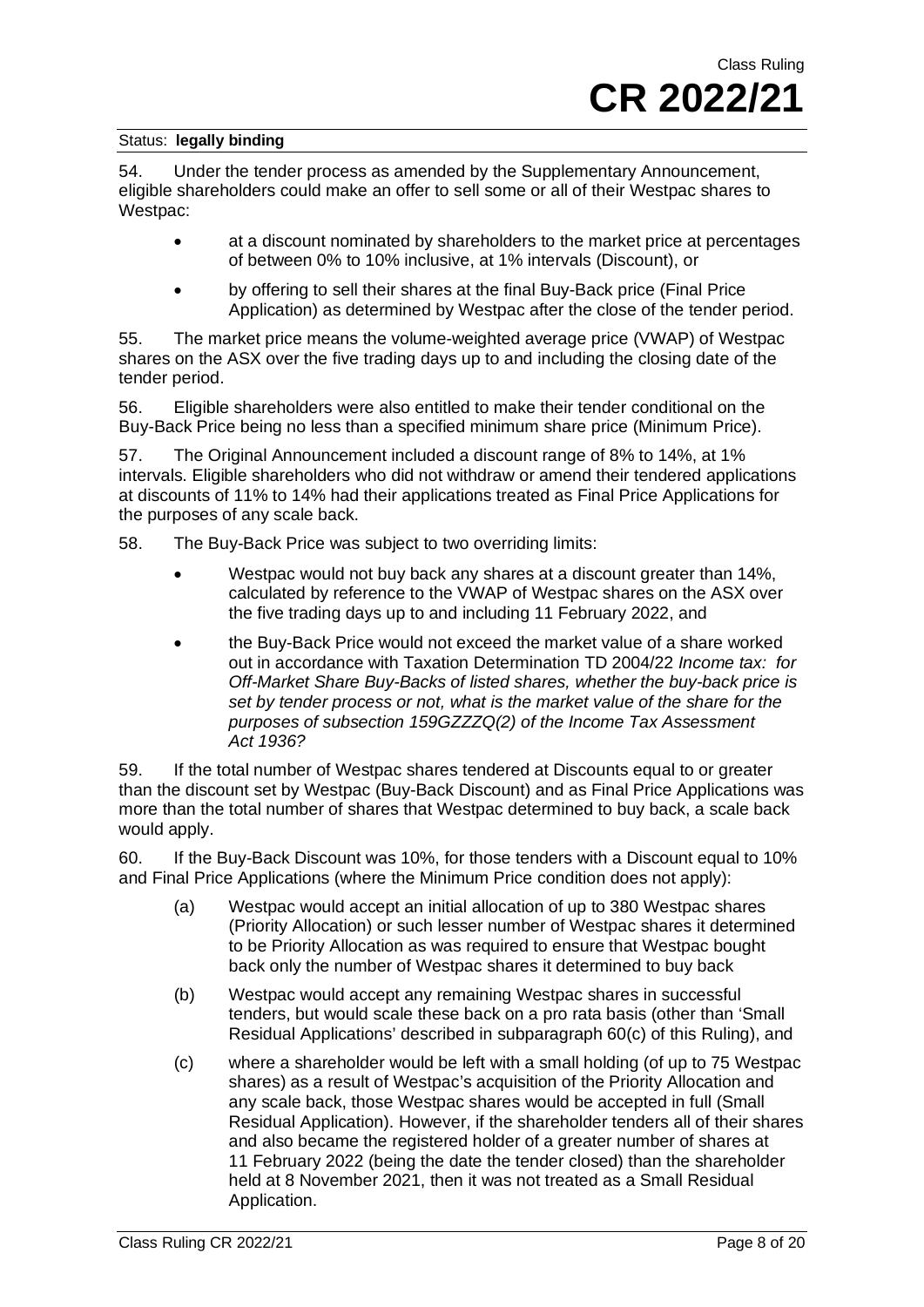61. The terms of participation were intended to simplify the Buy-Back for shareholders with small holdings and provide them with a greater degree of certainty in respect of their participation, because either all or none of their Westpac shares would be bought back.

62. If the Buy-Back Discount was less than 10%, tenders with a Discount greater than the Buy-Back Discount and Final Price Applications would generally be accepted in full. The scale back mechanism outlined in paragraph 60 of this Ruling applied for tenders at the Buy-Back Discount (other than Final Price Applications).

63. On 14 February 2022, Westpac announced that:

- it had successfully completed the Buy-Back of approximately 167.5 million Westpac shares, representing 4.6% of Westpac ordinary shares on issue
- the total amount of Westpac shares purchased under the Buy-Back was approximately \$3.5 billion
- the Buy-Back Price was set at \$20.90 per Westpac share, representing a discount of 6% to the VWAP of \$22.2387 per Westpac share over the five days up to and including 11 February 2022
- eligible shareholders who tendered their Westpac shares at a 7% Discount or greater discount, or as a Final Price Application, had their applications accepted in full at the Buy-Back Price
- eligible shareholders who tendered their Westpac shares at a 6% Discount had a Priority Allocation of 380 shares bought back before any scale back was applied. Applications for more than the Priority Allocation were accepted, but scaled back by approximately 95% on a pro rata basis after taking into account Priority Allocations and Small Residual Applications
- successful shareholders who offered to sell all of their Westpac shares at a 6% Discount and who would be left with a Small Residual Holding of 75 Westpac shares as a result of the scale back, had all of their shares bought back in full, and
- applications at Discounts of 0% to 5% and applications conditional on a Minimum Price above the Buy-Back Price were not accepted.

64. Under the Buy-Back, Westpac debited \$11.34 per Westpac share to its untainted share capital account (the Capital Component), and the balance of the Buy-Back Price was debited to Westpac's retained profits (the Dividend Component). The Dividend Component of the Buy-Back Price was fully franked.

65. All Westpac shares bought back under the Buy-Back were cancelled.

66. The key dates of the Buy-Back were:

| Date             | <b>Buy-Back</b>                                                                                                         |
|------------------|-------------------------------------------------------------------------------------------------------------------------|
| 1 November 2021  | First announcement date                                                                                                 |
| 4 November 2021  | Last day to acquire Westpac shares to be eligible to participate in the<br>Buy-Back and be entitled to franking credits |
| 5 November 2021  | Ex entitlement date                                                                                                     |
| 8 November 2021  | Record date                                                                                                             |
| 17 November 2021 | Opening date                                                                                                            |
| 10 December 2021 | Amended discount range and revised Buy-Back timetable announced                                                         |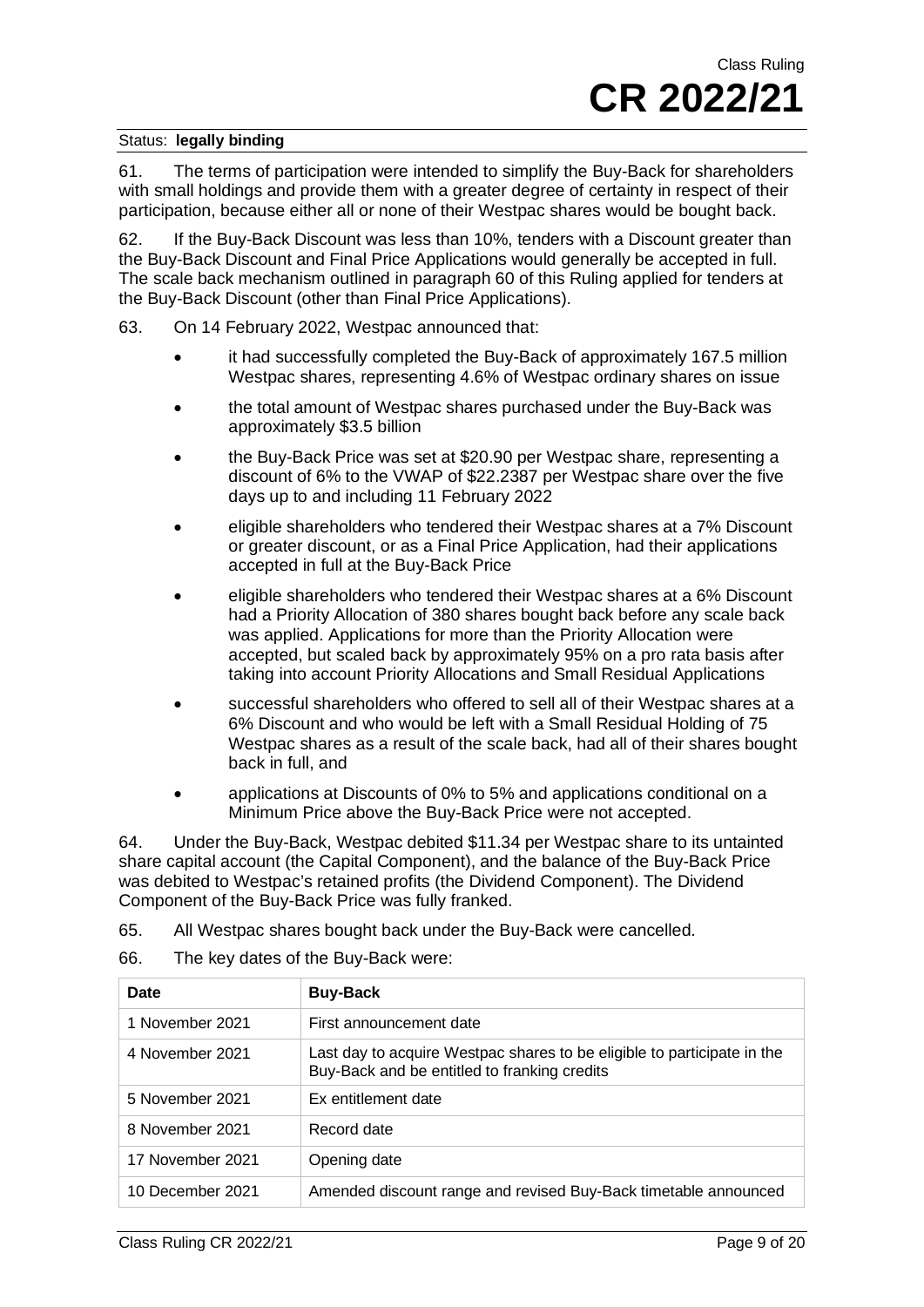| 7-11 February 2022 | The five trading days over which the market price is calculated |
|--------------------|-----------------------------------------------------------------|
| 11 February 2022   | Closing date                                                    |
| 14 February 2022   | Buy-Back date                                                   |
| 18 February 2022   | Buy-Back payment date                                           |

#### **Other matters**

67. At the time of the Buy-Back, the sum of the market value of Westpac's assets that were 'taxable Australian real property' did not exceed the sum of the market value of Westpac's other assets for the purposes of section 855-30.

**Commissioner of Taxation** 16 March 2022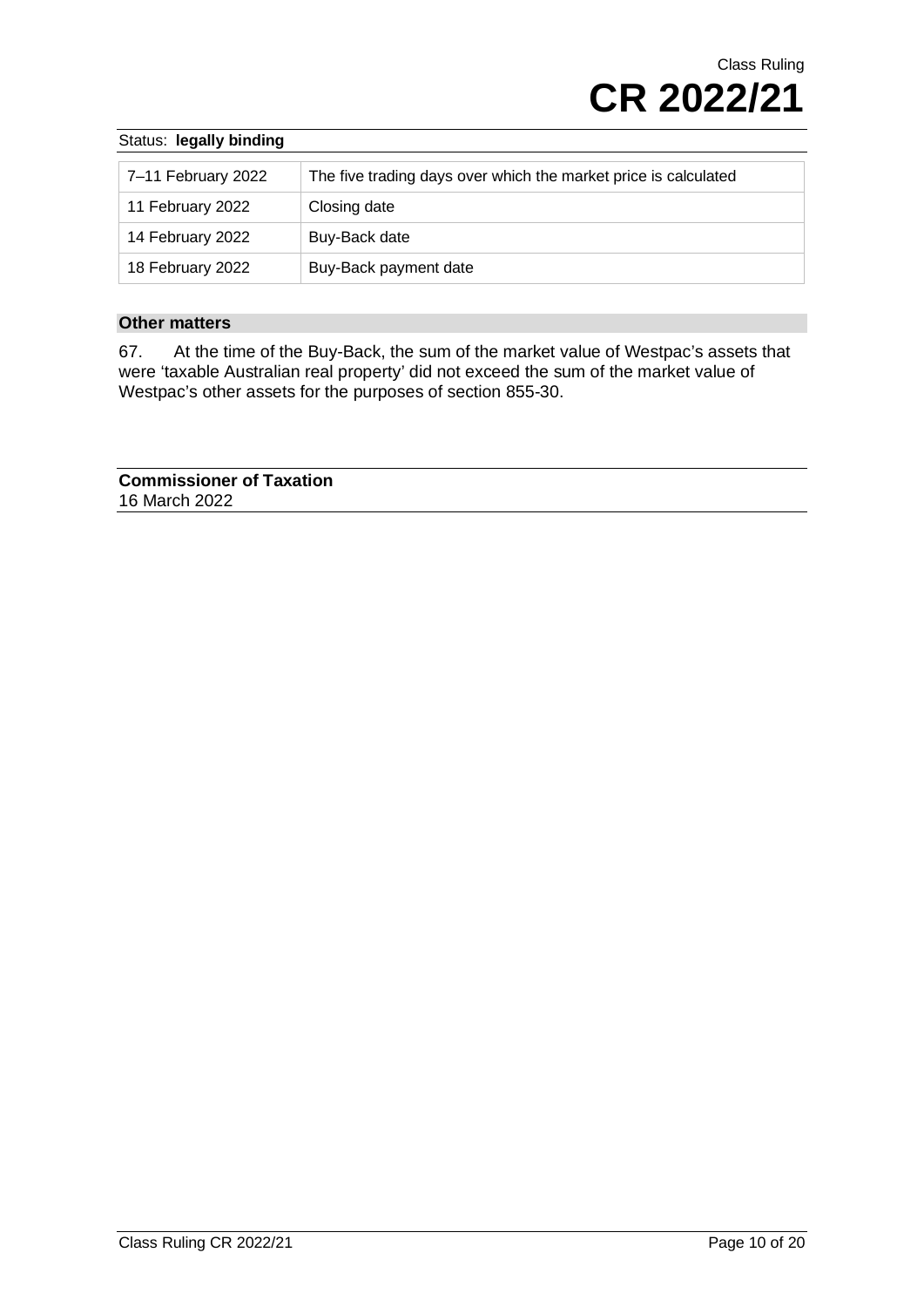# **Appendix 1 – Explanation**

*This Explanation is provided as information to help you understand how the Commissioner's view has been reached. It does not form part of the binding public ruling.*

| <b>Table of Contents</b>                                       | Paragraph |
|----------------------------------------------------------------|-----------|
| Off-market share buy-back                                      | 68        |
| The Dividend Component                                         | 70        |
| <b>Sale Consideration</b>                                      | 74        |
| Foreign-resident shareholders – capital gains tax consequences | 81        |
| Qualified persons                                              | 82        |
| The anti-avoidance provisions                                  | 93        |
| Section 45A                                                    | 93        |
| Section 45B                                                    | 95        |
| Section 177EA                                                  | 98        |
| Section 204-30                                                 | 102       |

#### **Off-market share buy-back**

68. For the purposes of Division 16K, where a company buys a share in itself from a shareholder, it is either an 'on-market purchase' (paragraph 159GZZZK(c)) or an 'off-market purchase' (paragraph 159GZZZK(d)).

69. Although Westpac's ordinary shares are listed for quotation in the official list of the ASX, the Buy-Back was not made in the ordinary course of trading on the ASX. Therefore, the Buy-Back is an off-market purchase within the meaning of paragraph 159GZZZK(d).

## **The Dividend Component**

70. The difference between the Buy-Back Price and the part of the Buy-Back Price which was debited against amounts standing to the credit of Westpac's share capital account is taken to be a dividend paid by Westpac to you.

71. The Buy-Back Price was \$20.90, and \$11.34 per share was debited against the amounts standing to the credit of Westpac's untainted share capital account. Therefore, the Dividend Component is taken to be \$9.56 per share.

72. The Dividend Component is a frankable distribution, but only to the extent that the Buy-Back Price did not exceed the market value of a Westpac share at the time of the Buy-Back if the Buy-Back did not occur and was never proposed to occur (paragraph 202-45(c)).

73. TD 2004/22 sets out the Commissioner's view as to how to determine what would have been the market value of a Westpac share at the time of the Buy-Back if the Buy-Back did not occur and was never proposed to occur. In respect of the Buy-Back, the Buy-Back Price per share did not exceed the market value (determined in accordance with TD 2004/22) of \$24.14 per share. As a result, the entire Dividend Component is frankable.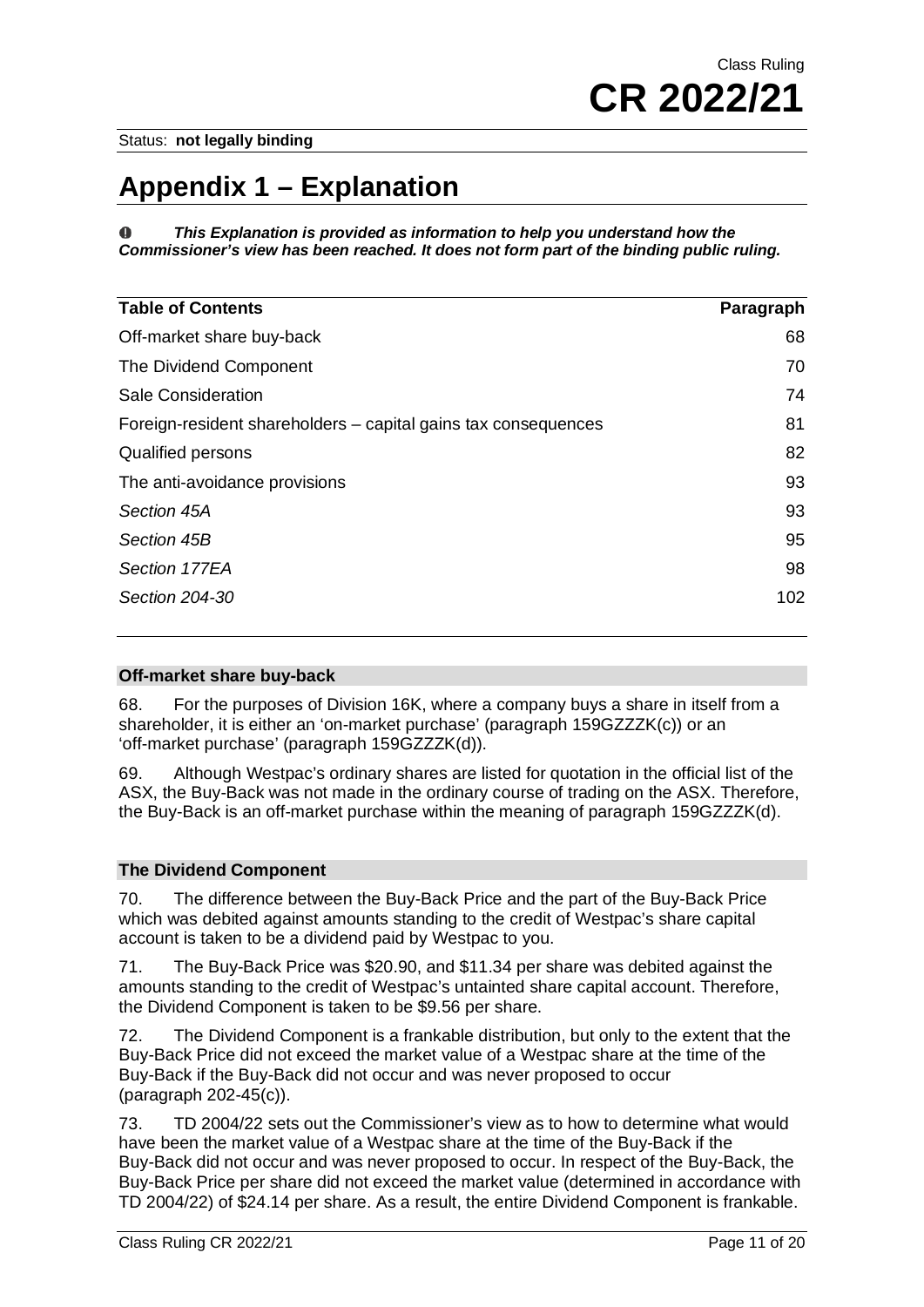#### **Sale Consideration**

74. For the purposes of determining the amount of a gain or loss you made from your Westpac shares which you sold in the Buy-Back, the consideration in respect of the disposal of a share that you are taken to have received is determined in accordance with section 159GZZZQ.

75. Subsection 159GZZZQ(1) provides that you are taken to have received an amount equal to the purchase price (in this case the Buy-Back Price you received for each Westpac share you sold) as consideration in respect of the sale of the share bought back. However, this amount is subject to certain adjustments in order to arrive at the Sale Consideration.

76. Subsection 159GZZZQ(2) is an adjusting provision. It provides that if the purchase price is less than the market value of the share at the time of the buy-back (calculated as if the buy-back did not occur and was never proposed to occur), then you are taken to have received an amount equal to the market value of the share as consideration in respect of the sale of the share bought back.

77. For the purposes of determining the application of subsection 159GZZZQ(2), Westpac proposed to use the methodology outlined in TD 2004/22 to calculate the market value of the share (which the Commissioner accepts) – the relevant market value of a Westpac share is the VWAP of the share on the ASX over the last five trading days before the first announcement of the Buy-Back, adjusted for the percentage change in the S&P/ASX 200 Banks Index from the commencement of trading on 1 November 2021 to the close of trading on 11 February 2022.

78. Under this methodology, the market value of a Westpac share bought back was \$24.14 per share. As a result, you are taken to have instead received consideration of \$24.14 for the sale of each Westpac share rather than the Buy-Back Price.

79. Pursuant to subsection 159GZZZQ(3), the deemed consideration of \$24.14 is reduced by a 'reduction amount'. The reduction amount is an amount calculated pursuant to subsection 159GZZZQ(4). In the circumstances of the Buy-Back, the reduction amount is equivalent to the Dividend Component. As a result, the Sale Consideration for each Westpac share you sold under the Buy-Back is \$14.58 per share (being \$24.14 less the Dividend Component).

80. However, where you are a corporate tax entity which is entitled to a tax offset under Division 207 in respect of the Dividend Component, a further adjustment may be made to the Sale Consideration. Under subsection 159GZZZQ(8), if you also make either a capital loss or a deductible loss (or any increase in such a loss) in respect of the sale of a Westpac share you sold under the Buy-Back, the Sale Consideration is increased by an off-settable amount determined under subsection 159GZZZQ(9). The Reduction Amount (being the Dividend Component) is itself reduced by so much of the off-settable amount that does not exceed the capital loss or the deductible loss.

## **Foreign-resident shareholders – capital gains tax consequences**

81. If you are a foreign-resident shareholder, you will only have CGT consequences if the shares you sold under the Buy-Back are 'taxable Australian property' (section 855-10). The term 'taxable Australian property' is defined in the table in section 855-15. Your Westpac share was not an 'indirect Australian real property interest' (table item 2 of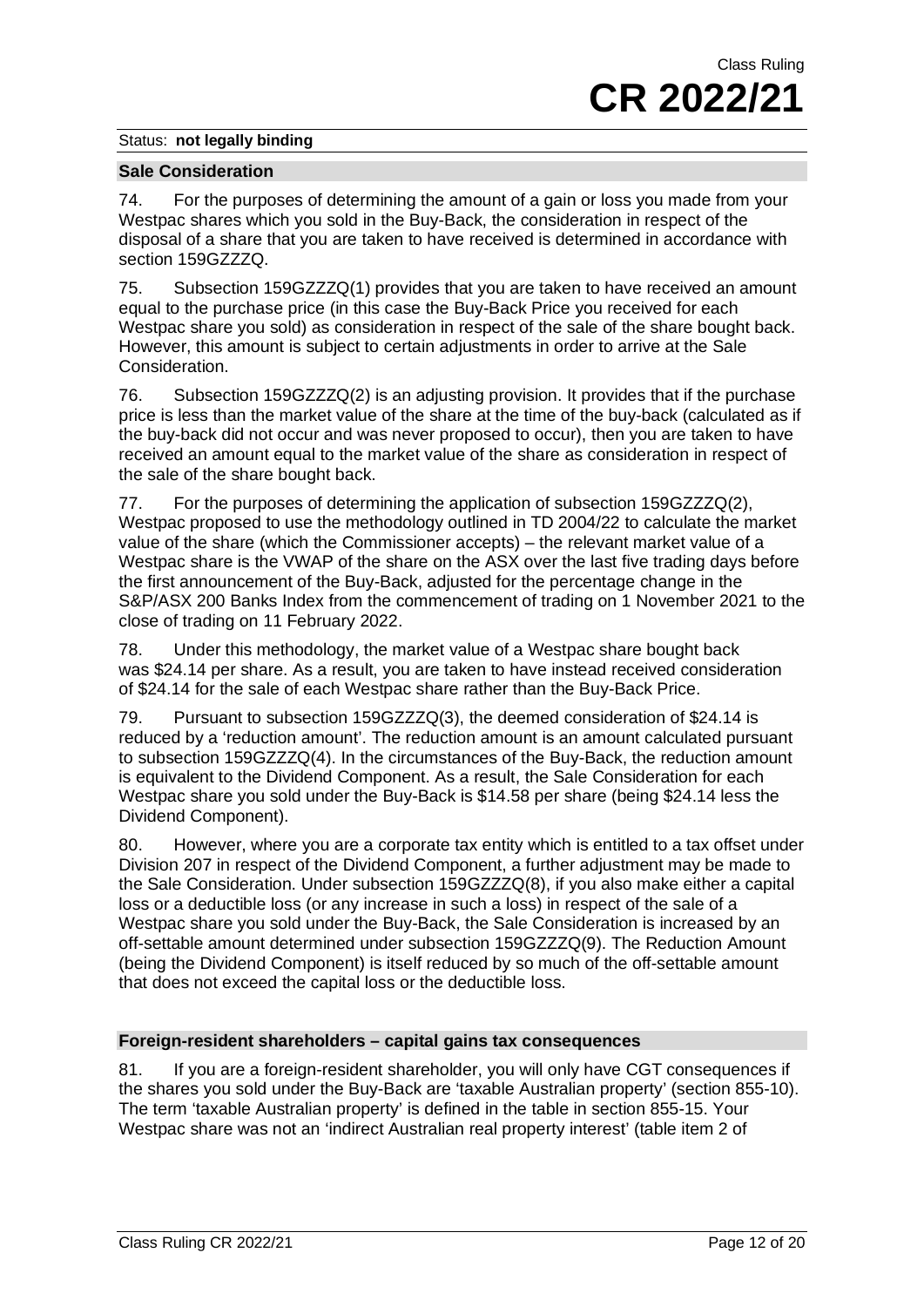section 855-15). Therefore, your Westpac share will constitute taxable Australian property if:

- you used the share in carrying on a business through a permanent establishment in Australia (table item 3 of section 855-15), or
- your share is a CGT asset that is covered by subsection 104-165(3), which is about you choosing to disregard a capital gain or capital loss on ceasing to be an Australian resident (table item 5 of section 855-15).

#### **Qualified persons**

82. Paragraph 207-145(1)(a) provides that, in relation to a franked distribution made by an entity, only a qualified person in relation to the distribution for the purposes of Division 1A of former Part IIIAA is required to include the franking credit in its assessable income and is entitled to claim the franking credit as a tax offset. Paragraph 207-150(1)(a) is a similar provision that applies to indirect distributions. Broadly speaking, to be a qualified person in relation to the Dividend Component, you must satisfy the 'holding period rule' (former section 160APHO).

83. The holding period rule requires a shareholder to hold the shares on which the dividend is paid 'at risk' for a continuous period of at least 45 days during the relevant qualification period. The relevant qualification period is:

- in the absence of a related payment, the primary qualification period, which commences on the day after you acquired the shares and ends on the 45th day after the day on which the shares became ex dividend, or
- if a related payment was made (see paragraph 85 of this Ruling), the secondary qualification period, which commences on the 45th day before, and ends on the 45th day after, the day on which the shares became ex dividend.

84. In determining whether you have satisfied the holding period rule, any days during which you have materially diminished risks of loss or opportunities for gain in respect of the relevant shares are not counted. The day of acquisition and the day of disposal of the relevant shares are also not counted.

85. Broadly, a related payment arises under former section 160APHN where you are or were under an obligation to make, or will make, a payment in respect of the dividend, which effectively passes on the economic benefit of the dividend to another person. The rule also applies if an associate of yours is or was under an obligation to, or will, make the payment.

86. Under former subsection 160APHM(2), you are taken to have materially diminished risks of loss and opportunities for gain in respect of shares if your 'net position' in respect of the risks and opportunities reduces your exposure to those risks and opportunities to less than 30%.

87. The announcement of the Buy-Back, the making of an invitation to shareholders to offer to sell their Westpac shares, the making of an offer by a shareholder to sell their Westpac shares to Westpac, or your participation in the Buy-Back does not affect whether the Westpac shares bought back in the Buy-Back are held 'at risk' for the purposes of Division 1A of former Part IIIAA.

88. There are 45 clear days from 5 November 2021 (the ex entitlement date) to 13 February 2022 (the date prior to the date tender offers were accepted). As a result, if you acquired Westpac shares on or before 4 November 2021 that were bought back under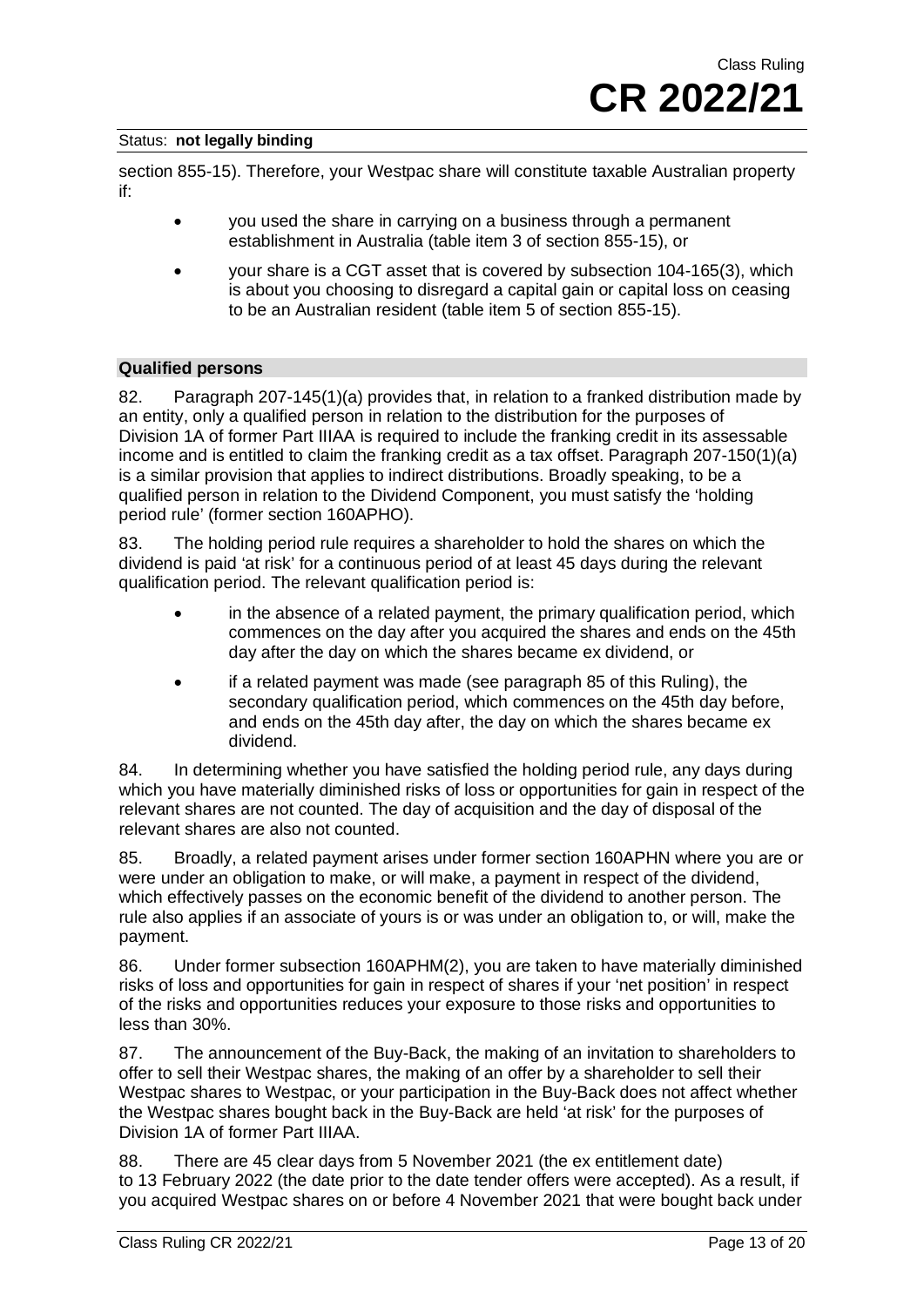the Buy-Back, you would satisfy the holding period rule as long as those shares were held at risk for at least 45 continuous days. Where a 'related payment' arises in relation to the Dividend Component, the 45 continuous days must be during the period 21 September 2021 to 20 December 2021 inclusive.

89. Generally, under the holding period rule you will be deemed to have disposed of the most recently acquired shares first (former subsection 160APHI(4)). The 45-day rule operates on a 'last-in first-out' basis, so that shareholders will be deemed to have disposed of their most recently acquired shares first for the purposes of applying the 45-day rule.

90. If you acquired ex entitlement Westpac shares and participated in the Buy-Back with cum entitlement shares (which conferred an entitlement to participate in the Buy-Back), you will not be considered, for the purposes of the 45-day rule, to be subject to the last-in first-out rule in former subsection 160APHI(4) and so you will not be considered to have participated in the Buy-Back with the 'ex entitlement' shares. Westpac shares commenced trading on an ex entitlement basis on 5 November 2021, and ex entitlement shares do not constitute 'related securities' for the purposes of former subsection 160APHI(2) in relation to any cum entitlement shares.

91. Accordingly, the last-in first-out rule in former subsection 160APHI(4) will not apply to any additional Westpac shares you acquired on or after 5 November 2021 on an ex entitlement basis.

92. If you are an individual, you are not required to satisfy the holding period rule in relation to the Dividend Component if you:

- received franking credit offsets not exceeding \$5,000 for the income year ending 30 June 2022, and
- were not under an obligation to make, or would not or will not make, a related payment in respect of the Dividend Component (former subsection 160APHT(1)).

#### **The anti-avoidance provisions**

#### *Section 45A*

93. Section 45A applies in circumstances where capital benefits are streamed to certain shareholders (the advantaged shareholders) who derive a greater benefit from the receipt of share capital and it is reasonable to assume that the other shareholders (the disadvantaged shareholders) have received or will receive dividends.

94. Although a 'capital benefit' (as defined in paragraph 45A(3)(b)) was provided to you under the Buy-Back, the circumstances of the Buy-Back indicate that there was no streaming of capital benefits to some shareholders and dividends to other shareholders. Therefore, section 45A does not apply to the Buy-Back.

#### *Section 45B*

95. Section 45B applies where certain capital payments are paid to shareholders in substitution for dividends.

96. While the conditions of paragraphs 45B(2)(a) and (b) were met in respect of the Buy-Back, the requisite purpose of enabling a person to obtain a tax benefit as a result of the capital distribution was not present.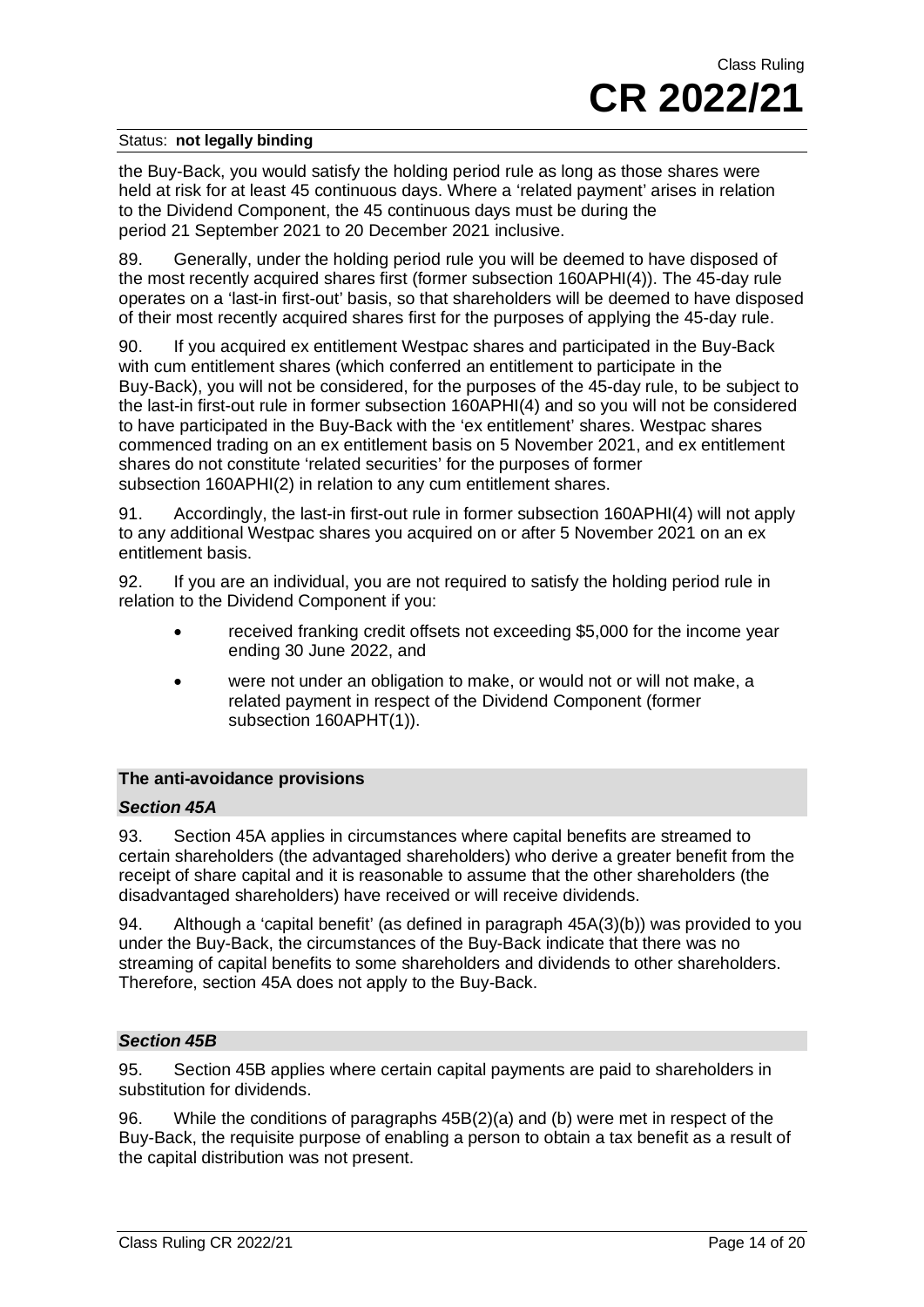97. Having regard to the relevant circumstances (as set out in subsection 45B(8)) of the Buy-Back, it cannot be concluded that a person would have entered into, or carried out, the Buy-Back for a more than incidental purpose of enabling a participating shareholder to obtain a tax benefit. Therefore, the Commissioner will not make a determination under subsection 45B(3) that section 45C applies to treat all or part of the distribution of share capital as an unfranked dividend paid by Westpac.

#### *Section 177EA*

98. Section 177EA is a general anti-avoidance provision that applies to a wide range of schemes designed to obtain imputation benefits. In essence, it applies to schemes for the disposition of shares or an interest in shares, where a franked distribution is paid or payable in respect of the shares or an interest in shares. This would include a buy-back with a franked dividend component.

99. It is the Commissioner's view that section 177EA applies to the Buy-Back, having regard to all the relevant circumstances of the scheme as outlined in subsection 177EA(17). Among the circumstances of the Buy-Back reflected in subsection 177EA(17) is the greater attraction of the Buy-Back to resident shareholders (because of the franking credits on the Dividend Component of the Buy-Back Price) than to non-resident shareholders.

100. Where section 177EA applies, the Commissioner may make a determination to debit Westpac's franking account pursuant to paragraph 177EA(5)(a), or deny the imputation benefit to each participating Westpac shareholder pursuant to paragraph 177EA(5)(b).

101. The Commissioner will not make a determination that the whole, or any part, of the imputation benefits you obtained by participating in the Buy-Back will be denied under paragraph 177EA(5)(b).

## *Section 204-30*

102. Subsection 204-30(1) empowers the Commissioner to make a determination under paragraph 204-30(3)(c) if an entity streams distributions in a certain way.

103. The requirements of subsection 204-30(1) are satisfied in respect of the Buy-Back because:

- participating shareholders received an imputation benefit (within the meaning given by subsection 204-30(6)) as a result of receiving the fully franked Dividend Component of the Buy-Back Price
- some participating Westpac shareholders would have derived a greater benefit from franking credits than other Westpac shareholders (for example, non-resident Westpac shareholders (see subsections 204-30(7) and (8)), and
- it is reasonable to conclude that the features of the Buy-Back influenced some non-resident Westpac shareholders not to participate in the Buy-Back, and as a result not receive any imputation benefits in respect of the Buy-Back.

104. Accordingly, the conditions in subsection 204-30(1) are met and the Commissioner can make a determination under subsection 204-30(3), including a determination under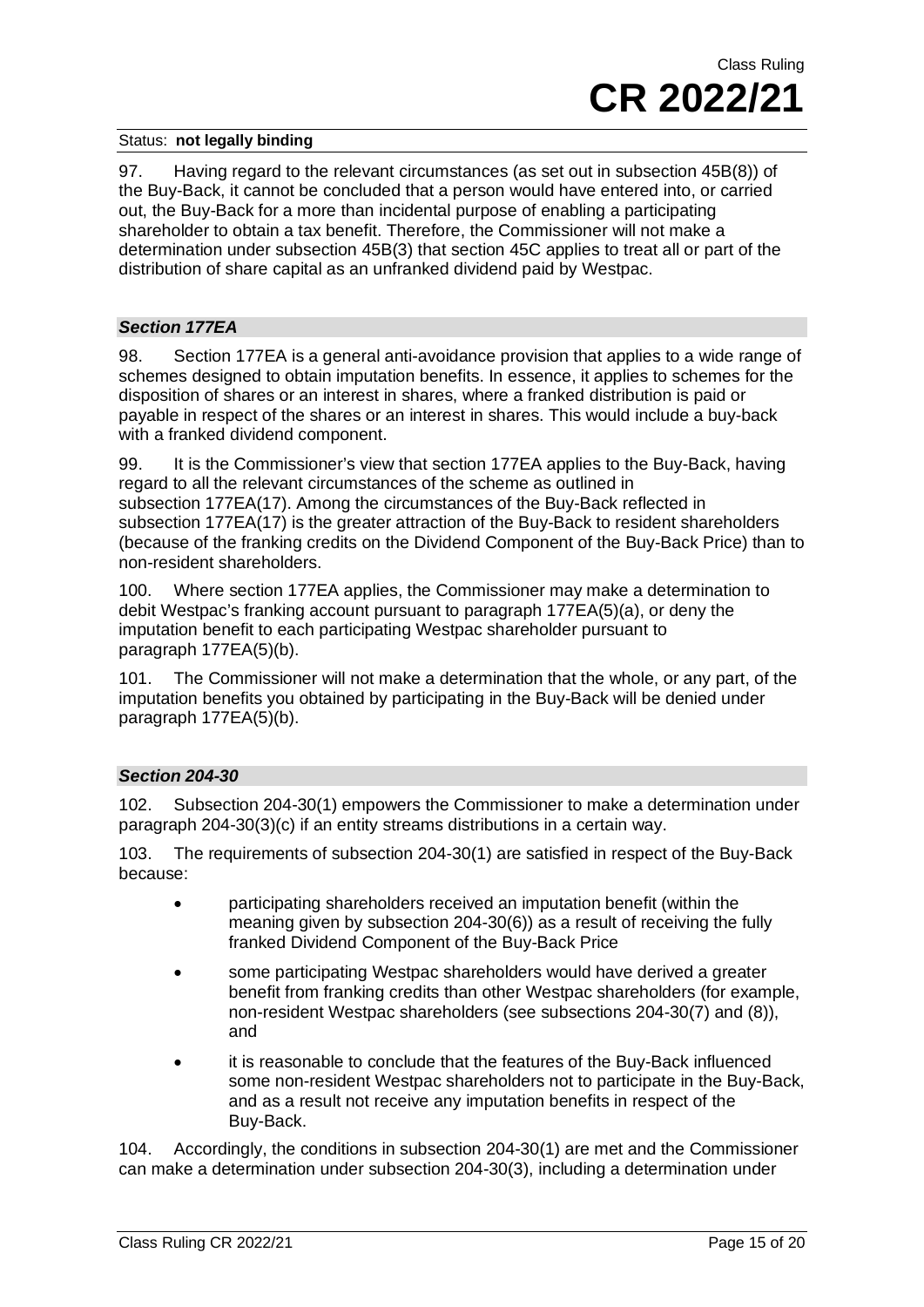paragraph 204-30(3)(c) to deny the imputation benefit to each participating Westpac shareholder.

105. However, the Commissioner will not make a determination under subsection 204-30(3), including a determination under paragraph 204-30(3)(c).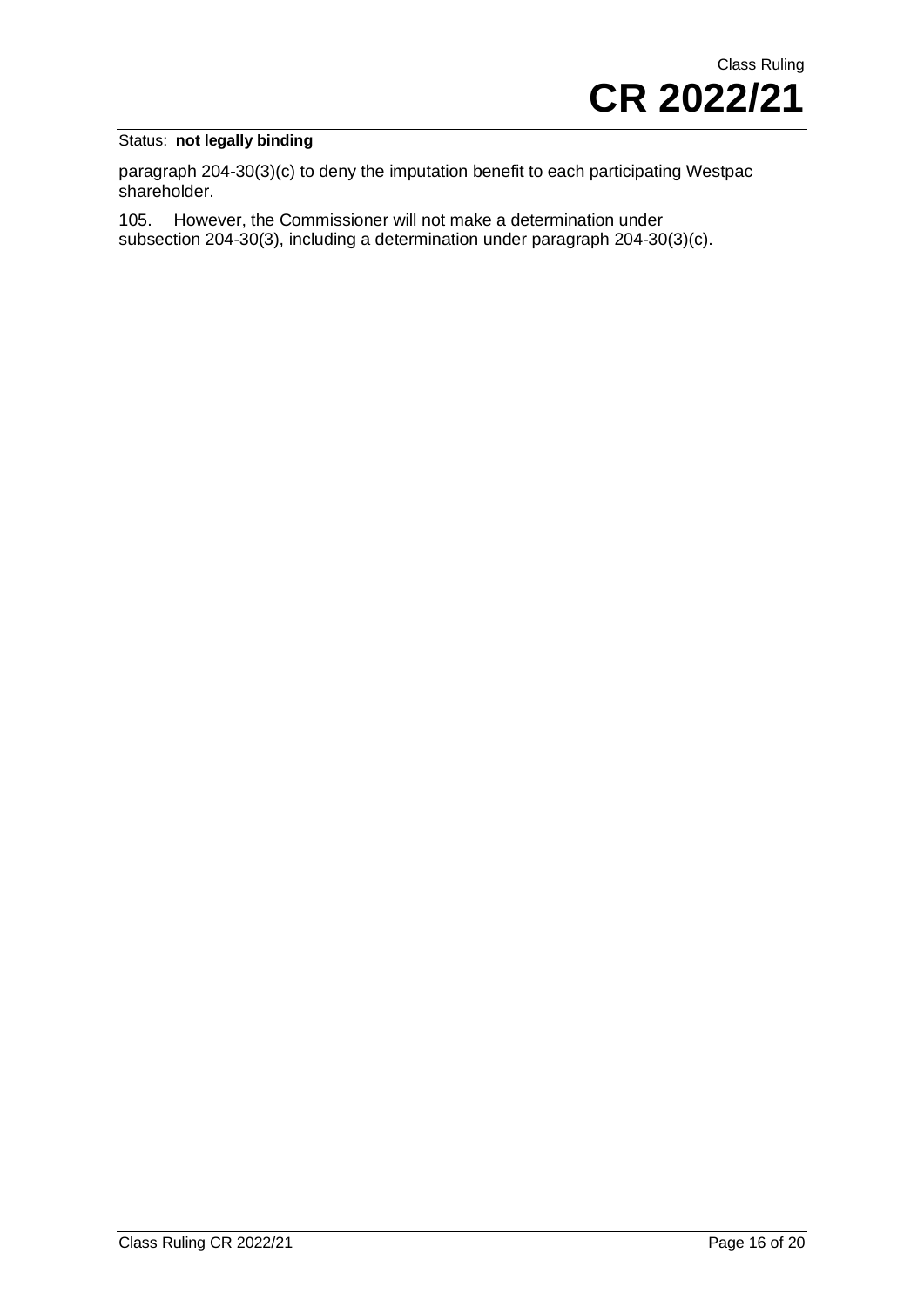# **Appendix 2 – Legislative provisions**

106. This paragraph sets out the details of the provisions ruled upon or referenced in this Ruling.

| Income Tax Assessment Act 1936 | subsection 44(1)                 |
|--------------------------------|----------------------------------|
| Income Tax Assessment Act 1936 | paragraph 44(1)(b)               |
| Income Tax Assessment Act 1936 | paragraph 44(1)(c)               |
| Income Tax Assessment Act 1936 | section 45A                      |
| Income Tax Assessment Act 1936 | subsection 45A(2)                |
| Income Tax Assessment Act 1936 | paragraph 45A(3)(b)              |
| Income Tax Assessment Act 1936 | section 45B                      |
| Income Tax Assessment Act 1936 | paragraph 45B(2)(a)              |
| Income Tax Assessment Act 1936 | paragraph 45B(2)(b)              |
| Income Tax Assessment Act 1936 | subsection 45B(3)                |
| Income Tax Assessment Act 1936 | subsection 45B(8)                |
| Income Tax Assessment Act 1936 | section 45C                      |
| Income Tax Assessment Act 1936 | section 90                       |
| Income Tax Assessment Act 1936 | subsection 95(1)                 |
| Income Tax Assessment Act 1936 | paragraph 128B(3)(ga)            |
| Income Tax Assessment Act 1936 | subsection 128B(3E)              |
| Income Tax Assessment Act 1936 | section 128D                     |
| Income Tax Assessment Act 1936 | Division 16K                     |
| Income Tax Assessment Act 1936 | section 159GZZZK                 |
| Income Tax Assessment Act 1936 | paragraph 159GZZZK(c)            |
| Income Tax Assessment Act 1936 | paragraph 159GZZZK(d)            |
| Income Tax Assessment Act 1936 | section 159GZZZP                 |
| Income Tax Assessment Act 1936 | subsection 159GZZZP(2)           |
| Income Tax Assessment Act 1936 | section 159GZZZQ                 |
| Income Tax Assessment Act 1936 | subsection 159GZZZQ(1)           |
| Income Tax Assessment Act 1936 | subsection 159GZZZQ(2)           |
| Income Tax Assessment Act 1936 | subsection 159GZZZQ(3)           |
| Income Tax Assessment Act 1936 | subsection 159GZZZQ(4)           |
| Income Tax Assessment Act 1936 | subsection 159GZZZQ(8)           |
| Income Tax Assessment Act 1936 | subsection 159GZZZQ(9)           |
| Income Tax Assessment Act 1936 | Division 1A of former Part IIIAA |
| Income Tax Assessment Act 1936 | former subsection 160APHI(2)     |
| Income Tax Assessment Act 1936 | former subsection 160APHI(4)     |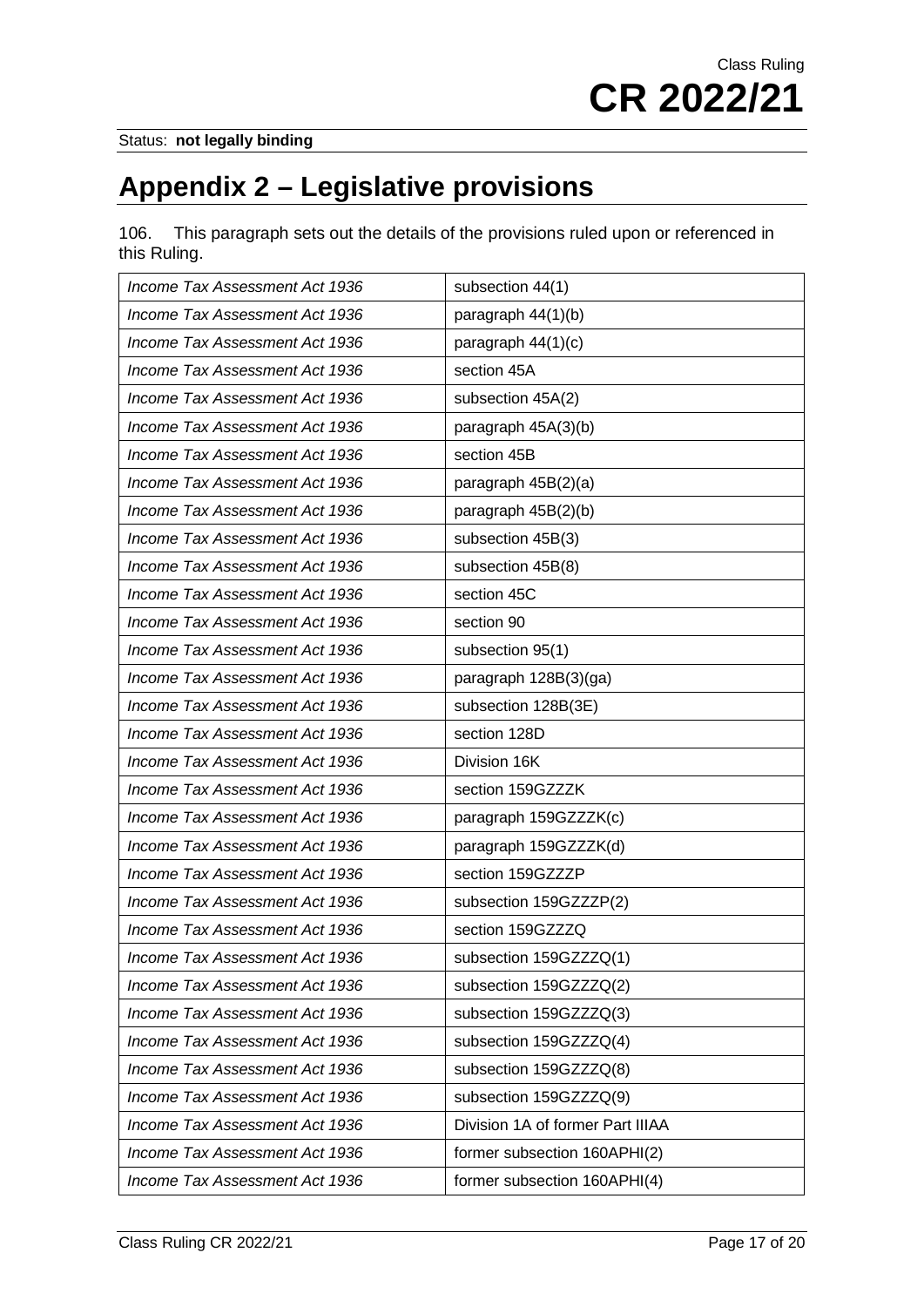| Income Tax Assessment Act 1936 | former section 160APHM       |
|--------------------------------|------------------------------|
| Income Tax Assessment Act 1936 | former subsection 160APHM(2) |
| Income Tax Assessment Act 1936 | former section 160APHN       |
| Income Tax Assessment Act 1936 | former section 160APHO       |
| Income Tax Assessment Act 1936 | former subsection 160APHT(1) |
| Income Tax Assessment Act 1936 | section 177EA                |
| Income Tax Assessment Act 1936 | paragraph 177EA(5)(a)        |
| Income Tax Assessment Act 1936 | paragraph 177EA(5)(b)        |
| Income Tax Assessment Act 1936 | subsection 177EA(17)         |
| Income Tax Assessment Act 1997 | section 6-5                  |
| Income Tax Assessment Act 1997 | section 8-1                  |
| Income Tax Assessment Act 1997 | Division 67                  |
| Income Tax Assessment Act 1997 | subsection 67-25(1)          |
| Income Tax Assessment Act 1997 | subsection 67-25(1A)         |
| Income Tax Assessment Act 1997 | subsection 67-25(1B)         |
| Income Tax Assessment Act 1997 | subsection 67-25(1C)         |
| Income Tax Assessment Act 1997 | subsection 67-25(1D)         |
| Income Tax Assessment Act 1997 | subsection 67-25(1DA)        |
| Income Tax Assessment Act 1997 | subsection 70-80(1)          |
| Income Tax Assessment Act 1997 | section 104-10               |
| Income Tax Assessment Act 1997 | subsection 104-10(4)         |
| Income Tax Assessment Act 1997 | subsection 104-10(5)         |
| Income Tax Assessment Act 1997 | subsection 104-165(3)        |
| Income Tax Assessment Act 1997 | section 104-230              |
| Income Tax Assessment Act 1997 | paragraph 104-230(9)(a)      |
| Income Tax Assessment Act 1997 | subsection 106-5(2)          |
| Income Tax Assessment Act 1997 | Subdivision 115-A            |
| Income Tax Assessment Act 1997 | subsection 116-20(1)         |
| Income Tax Assessment Act 1997 | section 118-20               |
| Income Tax Assessment Act 1997 | paragraph 118-20(1)(b)       |
| Income Tax Assessment Act 1997 | subsection 118-20(2)         |
| Income Tax Assessment Act 1997 | paragraph 118-20(2)(b)       |
| Income Tax Assessment Act 1997 | subsection 118-20(3)         |
| Income Tax Assessment Act 1997 | section 118-25               |
| Income Tax Assessment Act 1997 | section 202-5                |
| Income Tax Assessment Act 1997 | section 202-40               |
| Income Tax Assessment Act 1997 | paragraph 202-45(c)          |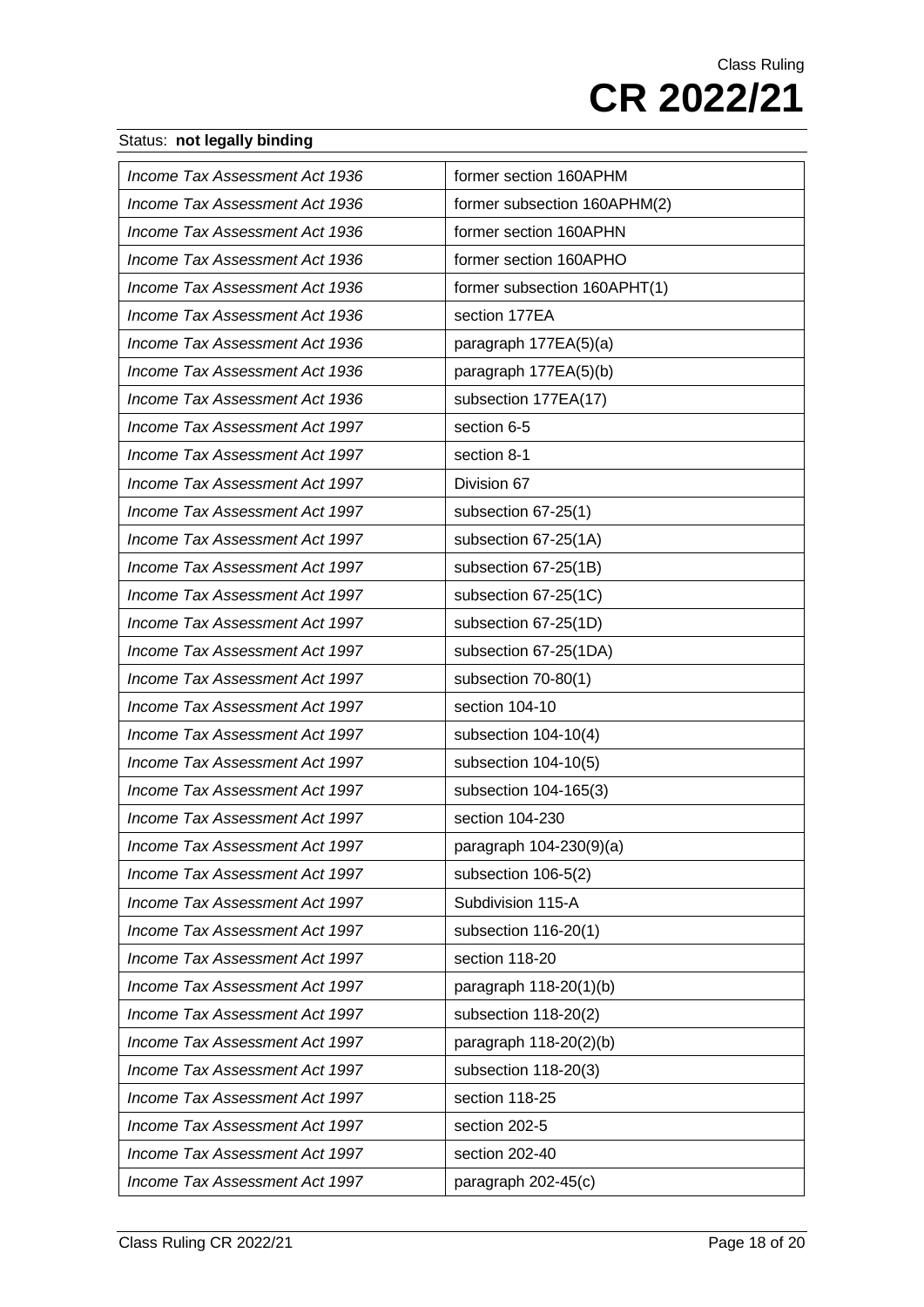| Income Tax Assessment Act 1997 | section 204-30          |
|--------------------------------|-------------------------|
| Income Tax Assessment Act 1997 | subsection 204-30(1)    |
| Income Tax Assessment Act 1997 | subsection 204-30(3)    |
| Income Tax Assessment Act 1997 | paragraph 204-30(3)(c)  |
| Income Tax Assessment Act 1997 | subsection 204-30(6)    |
| Income Tax Assessment Act 1997 | subsection 204-30(7)    |
| Income Tax Assessment Act 1997 | subsection 204-30(8)    |
| Income Tax Assessment Act 1997 | Division 207            |
| Income Tax Assessment Act 1997 | Subdivision 207-B       |
| Income Tax Assessment Act 1997 | section 207-20          |
| Income Tax Assessment Act 1997 | subsection 207-20(1)    |
| Income Tax Assessment Act 1997 | subsection 207-20(2)    |
| Income Tax Assessment Act 1997 | subsection 207-35(1)    |
| Income Tax Assessment Act 1997 | subsection 207-35(3)    |
| Income Tax Assessment Act 1997 | subsection 207-35(4)    |
| Income Tax Assessment Act 1997 | subsection 207-35(5)    |
| Income Tax Assessment Act 1997 | subsection 207-35(6)    |
| Income Tax Assessment Act 1997 | section 207-45          |
| Income Tax Assessment Act 1997 | paragraph 207-45(c)     |
| Income Tax Assessment Act 1997 | paragraph 207-45(d)     |
| Income Tax Assessment Act 1997 | section 207-70          |
| Income Tax Assessment Act 1997 | subsection 207-75(2)    |
| Income Tax Assessment Act 1997 | paragraph 207-145(1)(a) |
| Income Tax Assessment Act 1997 | paragraph 207-150(1)(a) |
| Income Tax Assessment Act 1997 | Division 230            |
| Income Tax Assessment Act 1997 | section 855-10          |
| Income Tax Assessment Act 1997 | section 855-15          |
| Income Tax Assessment Act 1997 | section 855-30          |
| Income Tax Assessment Act 1997 | section 977-50          |
| Income Tax Assessment Act 1997 | subsection 995-1(1)     |